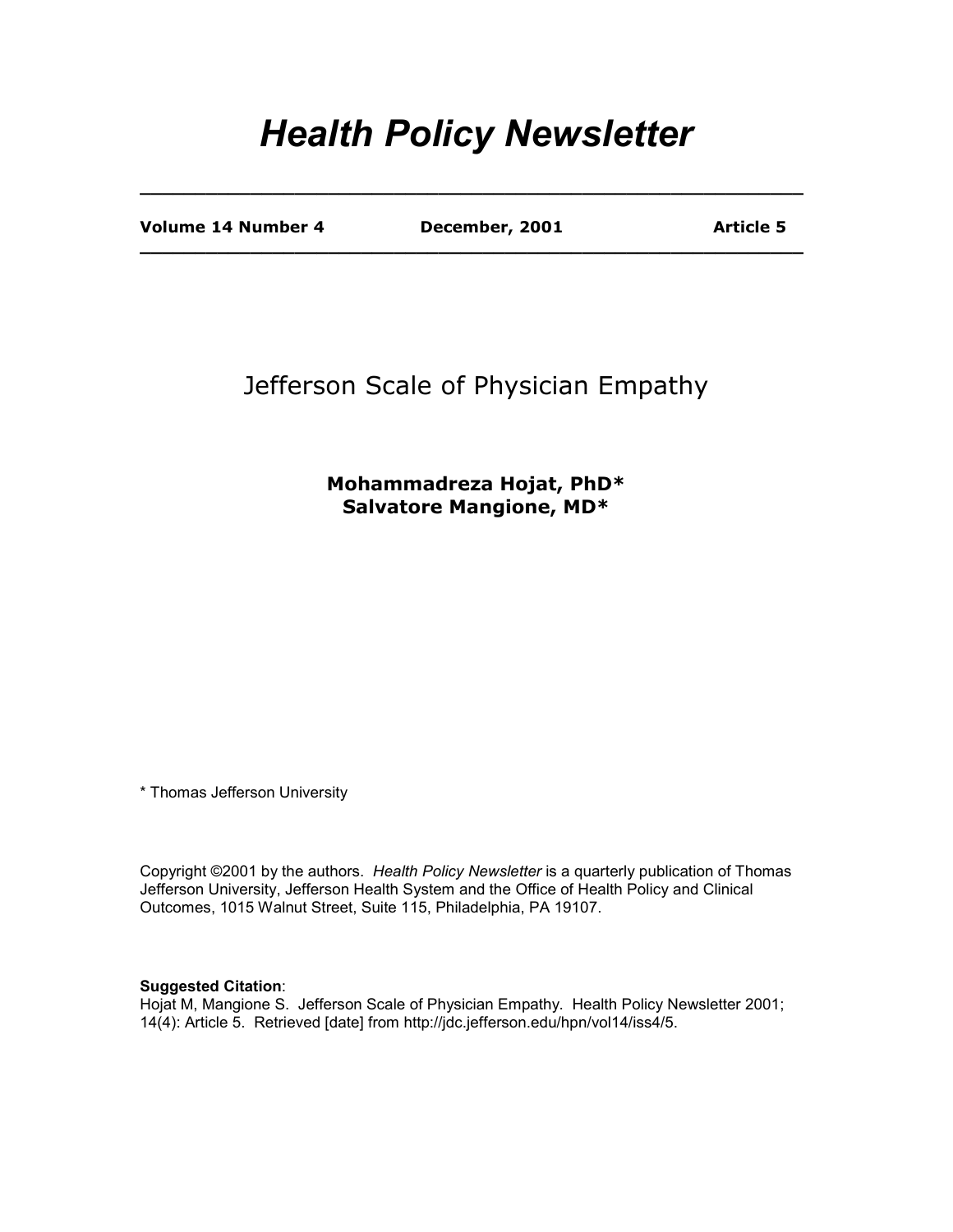## Jefferson Scale of Physician Empathy

Researchers at the Center for Research in Medical Education and Health Care are undertaking an international study of empathy in medical students and physicians. This large-scale research is based on the premise that the development and manifestation of empathy in a patient care context is a function of experiential and psychosocial, as well as cultural, factors.

 $\overline{\phantom{a}}$  , and the contract of the contract of the contract of the contract of the contract of the contract of the contract of the contract of the contract of the contract of the contract of the contract of the contrac

A meaningful interpersonal relationship is a fundamental modality of existence. Such a modality is assumed to be important in patient-physician encounters for better clinical outcomes.<sup>1</sup> Empathy in the context of health care is defined as an ability to understand patients' experiences and feelings. Such understanding is the essence of a meaningful patient-physician relationship, and awareness of cultural peculiarities can improve this understanding.

Development of interpersonal skills, as the backbone of empathy, has been considered a major element of professionalism in medical education and practice. Despite this emphasis, empirical research on empathy is scarce. One reason for this may be the absence of an instrument to operationally measure empathy specifically in patient care situations.

Recently, we developed an instrument for measuring empathy among medical students and physicians. The initial study was partially supported by a grant from the Medical Humanities Initiative of Pfizer, Inc. Our study on the development of this scale, Jefferson Scale of Physician Empathy (20 Likert-type items), provides support for its psychometric properties (validity, reliability).<sup>2</sup> Another questionnaire (10 items) has been developed to measure patients' perception of their physician's empathy for an additional validity study.

We have used the physician empathy scale to survey medical students, residents, nurses, and practicing physicians. Data are being analyzed, and the results will be disseminated through publication in professional journals. Preliminary findings indicate that women are more likely than men to obtain a higher mean score on the empathy scale<sup>3</sup>, and that physicians in "patient-oriented" specialties are more likely to score higher on this scale than those in "technology-oriented" specialties. <sup>4</sup> We also found associations between empathy scores and ratings of clinical competence in medical school clerkships and noticed a decrease in empathy scores during the third year of medical education.

We are particularly interested in examining the stability or changes of empathy among medical students and residents as they progress through medical school and residency education. Also, we plan to conduct a cross-cultural study to examine the predictors of empathy scores that are common or specific to each culture. This line of research will improve our understanding of the factors that contribute to the cultivation of empathy among medical students and physicians in different cultures.